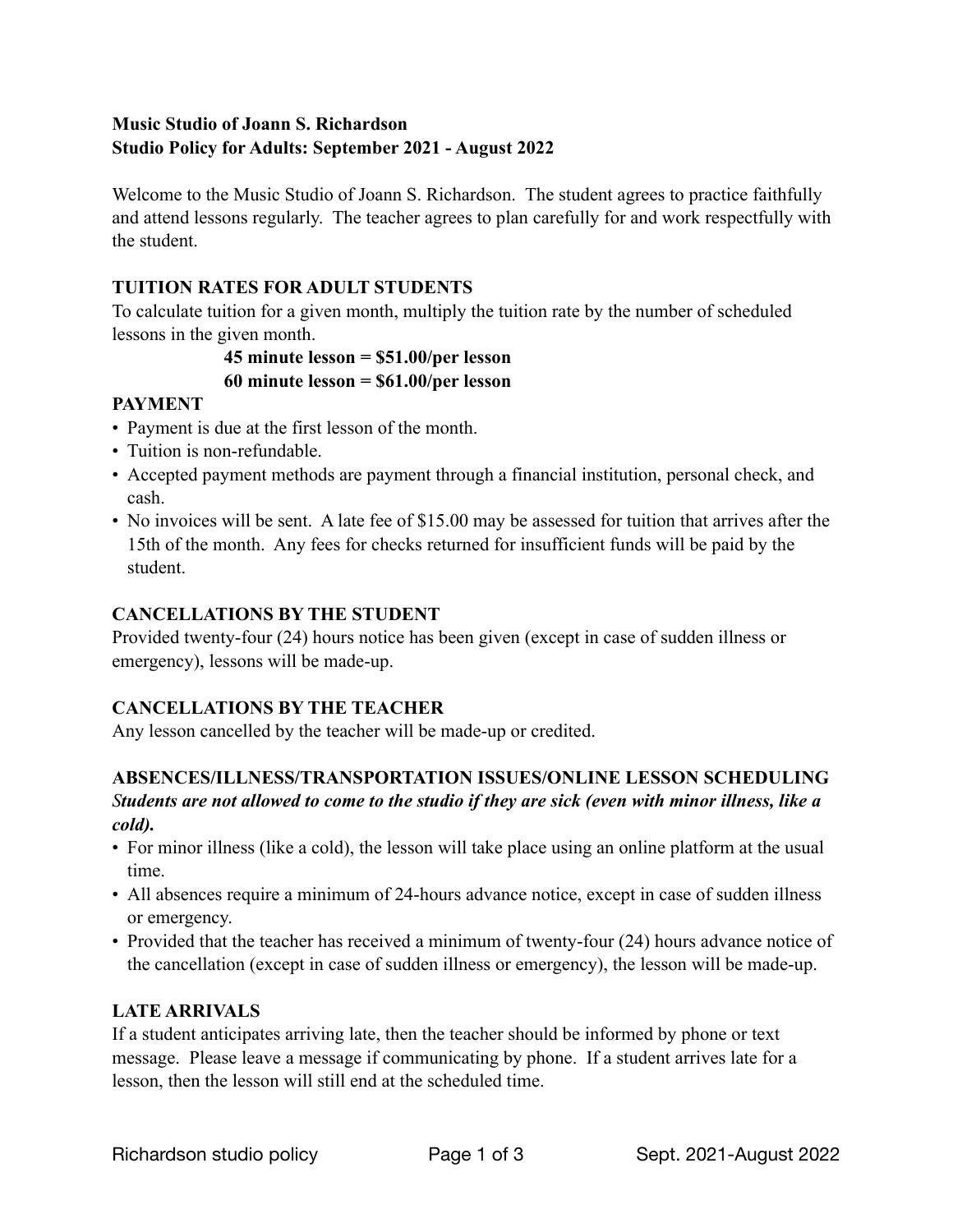## **NO SHOWS**

With the exception of emergencies, if the student is more than fifteen (15) minutes late and has not called or sent a text message to the teacher, then the lesson is considered a no-show and is therefore cancelled and forfeited.

## **EXTENDED LEAVE OF ABSENCE**

If the student wishes to take a break from lessons, then the student has two options:

- 1. Maintain the reserved lesson time-slot through continued payment of tuition.
- 2. Release the reserved lesson time-slot by discontinuing payment. Re-enrollment is subject to the teacher's availability.

## **INCLEMENT WEATHER**

Lessons will still take place at the usual time using an online platform.

If the Central Kitsap School District is closed, then the studio is closed to all in-person lessons and the lesson will take place at the usual time using an online platform.

If the studio is open but travel from the student's location to the studio is unsafe, then the student will be taught remotely at the usual lesson time using an online platform.

## *In all cases, the student must communicate with the teacher in advance of the regularlyscheduled lesson time when changes are necessary due to inclement weather.*

## **FEDERAL HOLIDAYS**

Lessons will be held as scheduled, with the exception of Labor Day, Thanksgiving Day, Memorial Day, and Independence Day (July 4). Lessons scheduled on those days will be rescheduled.

## **NOT INCLUDED IN TUITION**

Costs for instructional materials, fees for participation in events outside of the studio, extra lessons, special programs, fees to replace items borrowed from the studio that have been lost or damaged, teacher attendance at student events that are not arranged-for through the studio or for events outside of the local Kitsap County area, additional musical services from the teacher (accompaniment, ensemble coaching, playing for weddings), and other miscellaneous expenses are not included in tuition.

## **TERMINATION**

- Should the time come for withdrawal from lessons, lessons will terminate at the end of the month. Two weeks notice prior to termination is required.
- No refunds or tuition adjustments will be given for early termination.
- Termination may be initiated by the student or the teacher.
- Although teacher-initiated terminations are rare, causes for teacher-initiated termination may include, but are not limited to, the following action(s) by the student and/or the student's